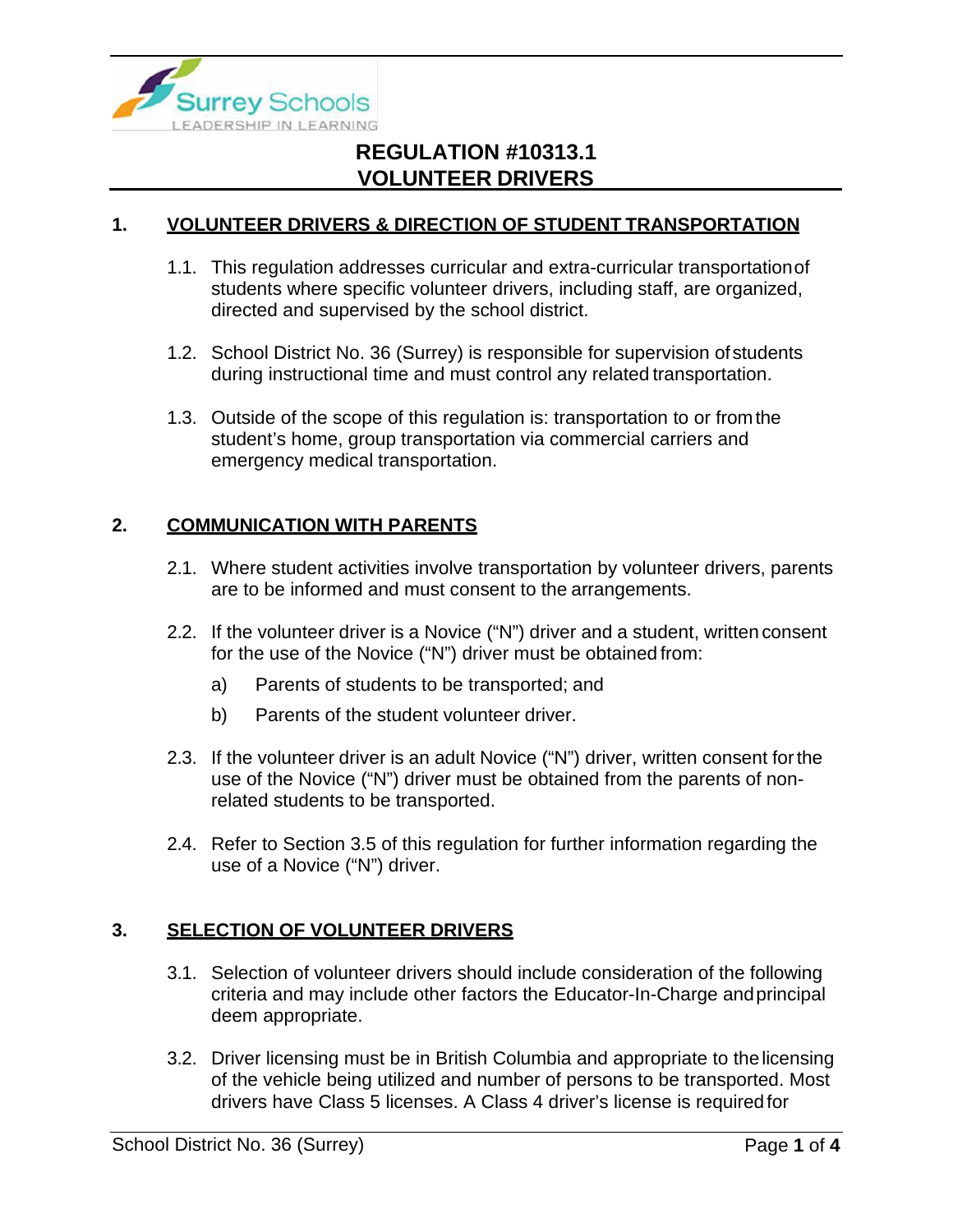

student travel if the vehicle is licensed for private purposes with a seating capacity of more than ten (up to 25) including the driver.

- 3.3. The driver must be competent to drive. The applicant's driving record may be reviewed by examining a Driver's License Abstract which may be obtained by:
	- a) The driver visiting the Motor Vehicles Branch and obtainingthe abstract on an over-the-counter basis at no charge; or
	- b) The school applying on the appropriate form and paying therequired fee to the Motor Vehicles Branch in order to receive a response in three to four weeks.
- 3.4. Use of Learner ("L") drivers as volunteer drivers is strictlyprohibited.
- 3.5. Use of Novice ("N") drivers as volunteer drivers is discouraged. Novice ("N") drivers should not normally be utilized by the school district to transport students as:
	- a) There are legal restrictions on their ability to drive and transport passengers:
		- "N" sign must be displayed at the back of the car.
		- Zero alcohol or cannabis blood content; and
		- Limit of one (1) passenger. \*
		- \* To transport additional passengers, a supervisor aged 25 or older with a valid driver's license (class 1, 2, 3, 4 or 5) must accompany the driver. (Note: The restriction of one (1) passenger does not apply if the additional passengers are immediate family members of the driver.)
	- b) They are less experienced drivers.
	- c) District requirements for informed consent for the use of Novice ("N") drivers, as described in 2.2 and 2.3 necessitate additional administrative burden to utilize these drivers.
- 3.6. Volunteer suitability should be considered with the factors enunciatedi[n](https://www.surreyschools.ca/departments/SECT/PoliciesRegulations/section_10000/Documents/10310%20Policy.pdf) Policy #10310 - *[School Volunteers](https://www.surreyschools.ca/departments/SECT/PoliciesRegulations/section_10000/Documents/10310%20Policy.pdf)* and its regulation being areference.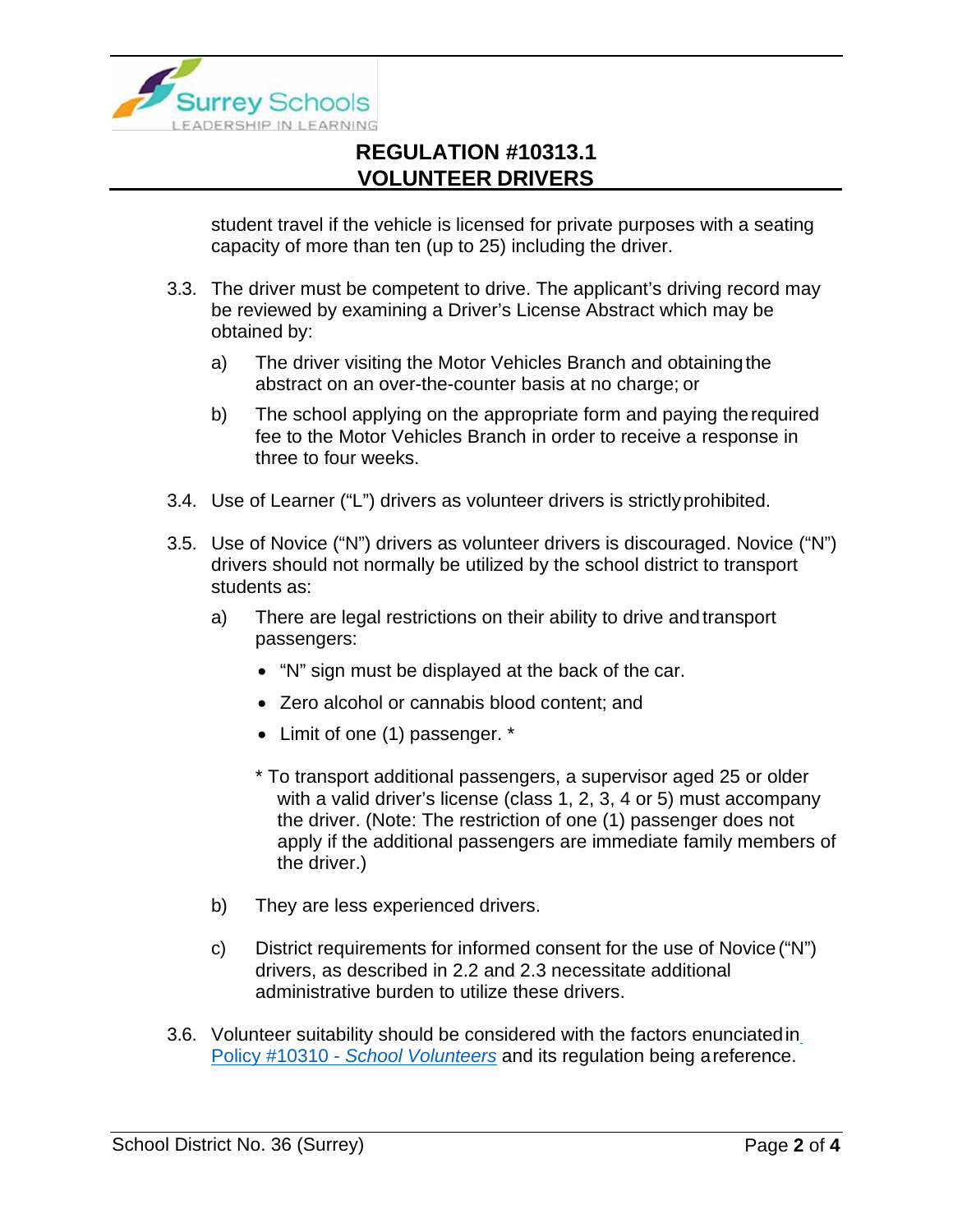

- 3.7. Vehicle fitness is to be certified by the driver. If something indicatesa vehicle may not be roadworthy, it must not be utilized.
- 3.8. Vehicle licensing must be in British Columbia.
- 3.9. A vehicle defined as a bus (seating capacity of more than ten) must have \$10 million of liability insurance coverage and a bus permit.

#### **4. ORIENTATION OF VOLUNTEER DRIVERS**

- 4.1. Instructions on the field study schedule, route, and passenger list must be clearly communicated to volunteer drivers.
- 4.2. Volunteer drivers are to be oriented as to obligations and responsibilities of staff, volunteers and students including school procedures, particularly those related to safety, emergencies and the reporting of incidents [\(Regulation #5815.1 –](https://www.surreyschools.ca/departments/SECT/PoliciesRegulations/section_5000/Documents/5815.1%20Regulation.pdf) *Risk Management – Incident Reports* an[dRegulation](https://www.surreyschools.ca/departments/SECT/PoliciesRegulations/section_9000/Documents/9615.1%20Regulation.pdf) #9615.1 – *[Student Accident & Illness at School](https://www.surreyschools.ca/departments/SECT/PoliciesRegulations/section_9000/Documents/9615.1%20Regulation.pdf)*); confidentiality requirements; and requirements for vehicle passenger restraint systems.

### **5. VEHICLE PASSENGER RESTRAINT SYSTEMS**

- 5.1. All automobile passengers are required by the Motor Vehicle Act to weara seatbelt.
- 5.2. Where a vehicle is equipped with a front passenger air bag, vehicle manufacturers recommend that children age 12 and under shouldnot occupy that seat.
- 5.3. Booster seats are required for children over 18 kg. (40 lbs) until they are9 years old unless they have reached the height of 145 cm (4'9").

#### **6. DOCUMENTATION**

6.1. A *Driver Registration* form is provided for schools to facilitate documentation, selection and authorization of volunteer drivers. This documentation is to be retained in the school's file (Records Classification File #11150-20) and updated annually or when the information provided changes.